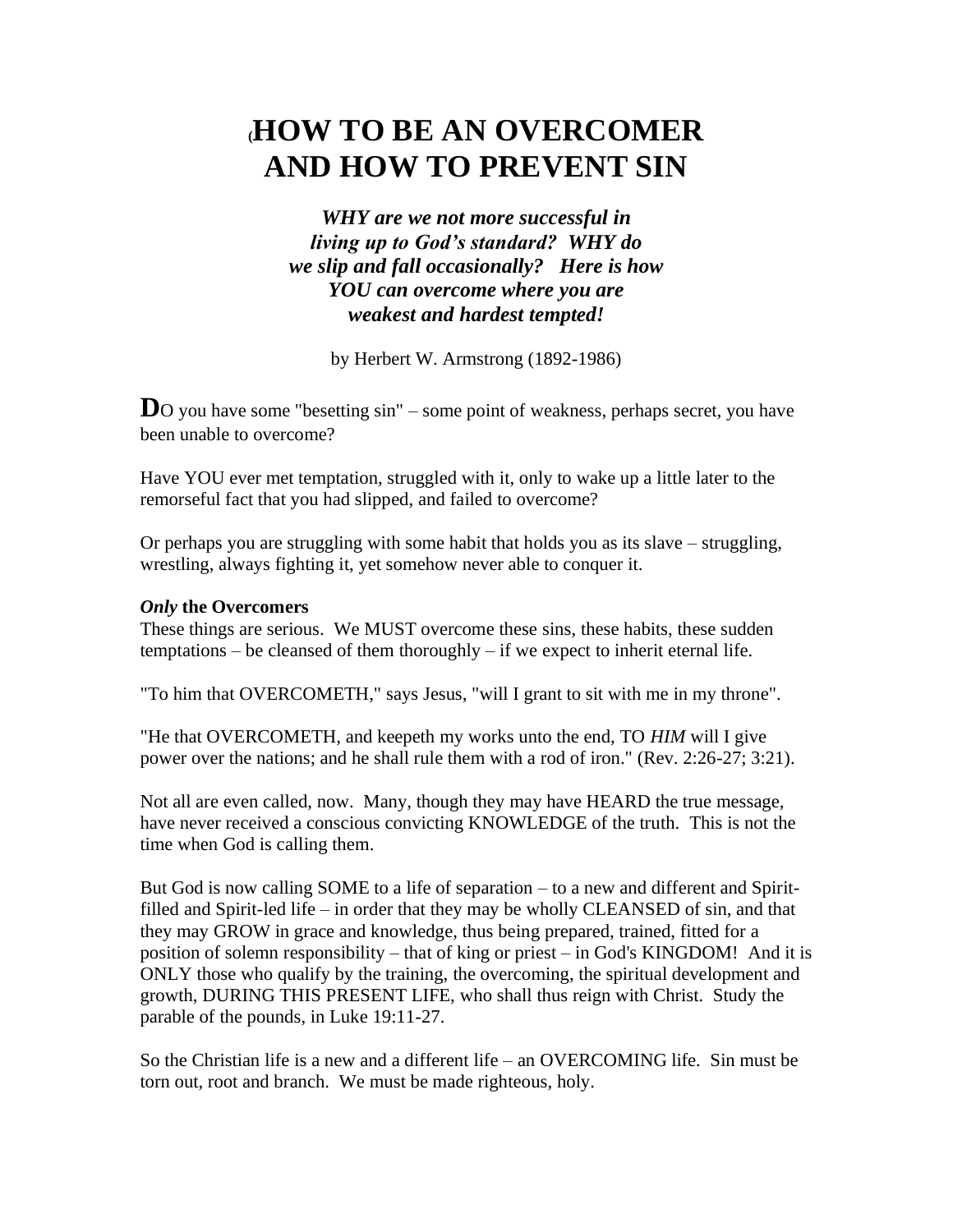### **Why We Stumble and Fall**

Why, then, do so many of us continually stumble and fall? Yes, even those who do strive, struggle, and even PRAY, and PRAY for help, for victory, over some vicious habit? WHY?

First, notice a portion of Paul's instruction to the Philippians.

"And be found in Him, not having mine OWN righteousness, which is of the law, but that which is through the faith of Christ, the righteousness WHICH IS OF GOD BY FAITH" (Phil. 3:9).

Notice, it is not OUR righteousness, but GOD'S.

David was inspired to write: "All thy Commandments are righteous-ness." (Ps. 119:172). Yes, and LOVE is the fulfilling of the law (Rom. 13:10).

### **The Kind of Love Required**

Right here is one trouble. Too many Commandment-keepers are struggling along, trying to keep the Commandments in their own power and strength – thinking it is THEIR own personal human love that fulfills the Law!

Too many "Commandment-keepers" have only been converted to the ARGU-MENT of keeping God's Commandments, and have never really EXPERIENCED definite salvation – for a real conversion is a DEFINITE EXPERIENCE! Such people need to go to a private place, alone with God, and get to their knees, and pour out their hearts to God, and stay with it until they really KNOW they are converted by GOD'S POWER, and have received His blessed Holy Spirit!

No wonder so many become continually discouraged, and feel like giving up!

We do not even HAVE the kind of love that fulfills God's law and makes us righteous! LOVE is of God, for God IS love! And it takes "the love *OF GOD*, shed abroad in our hearts by the Holy Spirit" (Rom. 5:5), to fulfill the law, make us Commandment-keepers, and give us GOD'S RIGHTEOUSNESS.

The law is SPIRITUAL (Rom. 7:14). We are carnal. It takes a SPIRITUAL love to fulfill a spiritual law. The Holy Spirit within us is merely GOD'S LAW *IN ACTION!*  And since God alone can supply the LOVE that makes us righteous, it becomes GOD'S righteousness, not ours.

### **How to Get Faith**

But how do we receive this LOVE? Note again the Scripture quoted above: "... the righteousness which is of God *BY FAITH*."

It comes, then, by FAITH. Now most people seem to believe that the FAITH, by which we must receive everything God gives us, is something that we, ourselves, must work up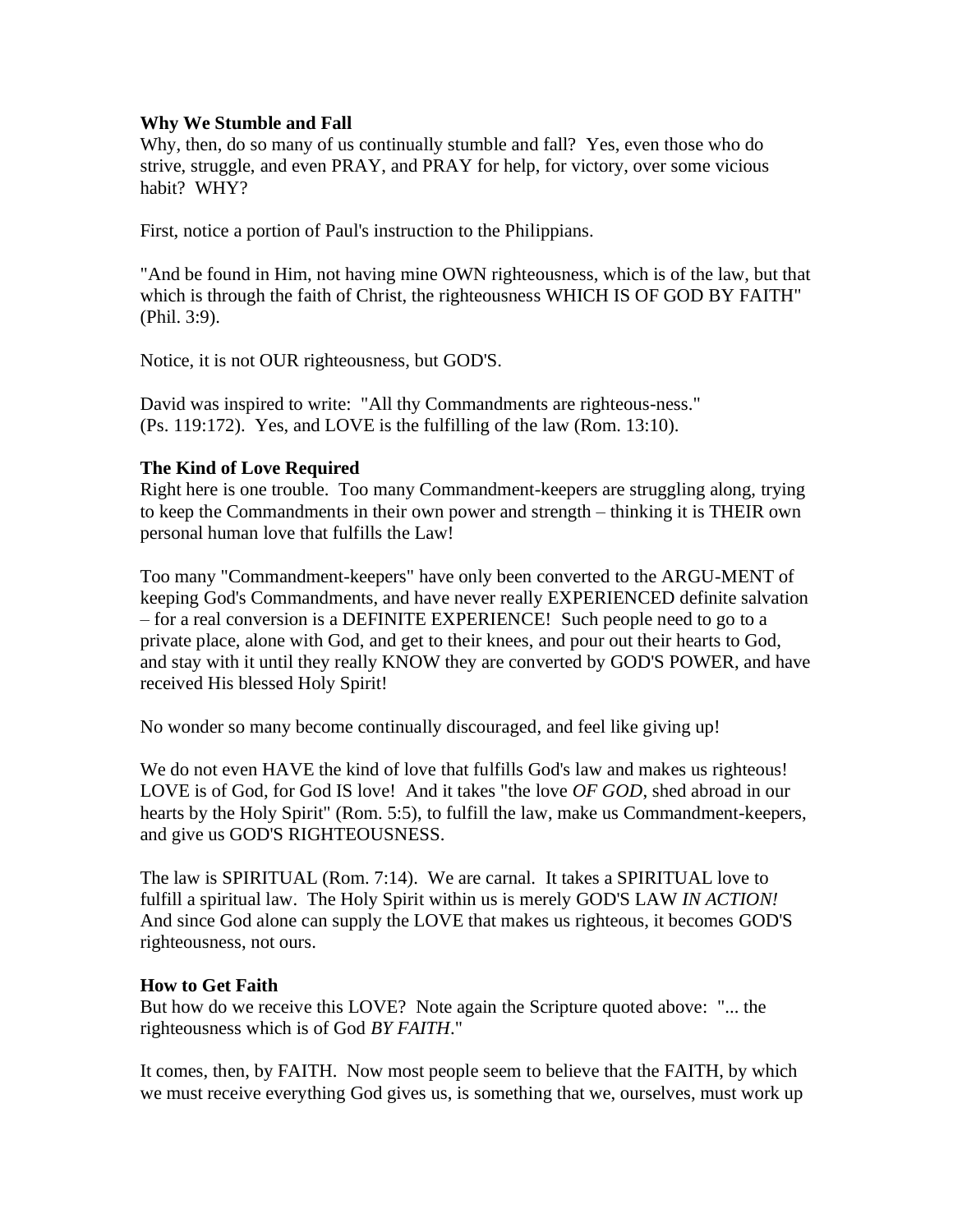and supply, by some kind of hard effort. And it does become SUCH AN EFFORT, doesn't it, trying to strive to have FAITH?

Foolish babes in Christ! Can't we see that if WE were able to supply the faith which brings all else that we, ourselves, would earn our own salvation by WORKS? It would be the kind of righteousness that is only FILTHY RAGS to God!

Stop trying to work up faith. You have no faith. The Scripture above speaks only of THE FAITH OF CHRIST! Not YOUR faith – CHRIST'S faith. Jesus had REAL FAITH! He performed miracles! And he rose from the dead – and HE LIVES.

Here is the secret! He gives – He imparts – HIS strong faith to you and to me! Yes, even FAITH is a gift of God – one of the spiritual GIFTS (Eph. 2:8; and 1 Cor. 12:9).

Then how shall we go about getting more of it? By yielding, submitting our desires, our purposes, our wills, to HIM, by ASKING Him in real earnest persevering prayer, and by trusting Him to give it!

God's Word promises: "There hath no temptation taken you but such as is common to man: but God is faithful, who will not suffer you to be tempted above that ye are able; BUT WILL, WITH THE TEMPTATION, also MAKE A WAY OF ESCAPE, that ye may be able to bear it" (1 Cor. 10:13).

But has it not often seemed, in your experience, that God has failed to keep this promise? Temptation has come. You have struggled, even prayed, yet you were overpowered, and you did not find the way of escape!

Then what is wrong?

Jesus said: "I will NEVER leave you nor forsake you."

"I am with you always, even unto the end of the world."

God's Word promises, "Sin shall NOT have dominion over you." Yet have you not found that sin has had DOMINION over you, holding you its slave?

Have you not fought it desperately, even with tears streaming down your face – only to fail?

### **How to** *Apply* **and Use Faith**

WHY? What is wrong? Simply that we have not known how to receive, apply, and use the FAITH God promises to give!

First, there is something WE must do. Some go to one extreme and try to do it all. Others swing to the opposite extreme, plead with God, make little effort themselves, and expect Him to do it all.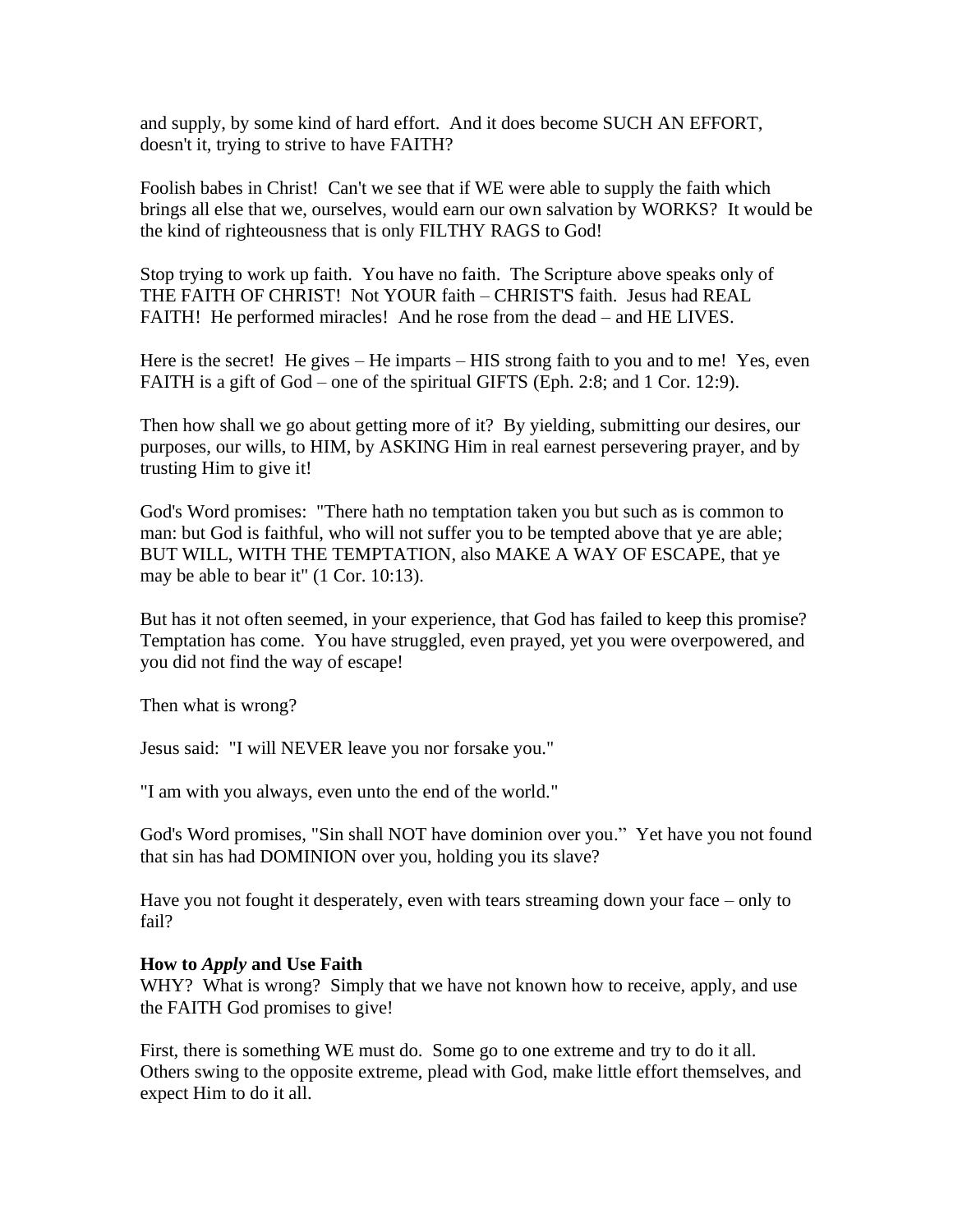James says "SUBMIT yourselves therefore to God. RESIST the devil, and he will flee from you" (James 4:7).

Submit! Resist! This takes effort.

Peter says to humble ourselves, casting *ALL* our care upon the Lord, and to be sober and *VIGILANT*; because the devil is walking about, watching for the chance to tempt us when we are off our guard: "whom RESIST, steadfast IN THE FAITH" (1 Peter 5:6-9). We are to resist Satan, and do it in the faith of Christ – but HOW?

The key to it all is "BE VIGILANT." Be on your guard! Be ever watchful! Be prepared! That's where we fall down! It takes constant, continuous, vigilant effort, never letting down!

Unless we, ourselves, had to put forth some effort we could not be OVERCOMERS! But if we had power to do it all, we should not need God! So it requires our effort – our continuous, watchful, ever VIGILANT effort – EMPOWERED BY *GOD'S SPIRIT!*

James continues: "Draw nigh to God, and He will draw nigh unto you" (James 4:8). Now we are getting closer to our answer! When temptation comes, we ARE TOO FAR FROM GOD – and we are then unable, SUDDENLY, on the spur of the moment to get close enough to Him to get the help and the deliverance we need!

It sometimes takes TIME to get CLOSE to God – into that intimate contact with Him so that we can draw on Him for the power we suddenly need!

In other words, when temptation unexpectedly has come, we have found ourselves caught off guard – out of prayer – out of contact with God – OUT OF SPIRITUAL TRAINING!

You were entering a CONTEST with Satan. You tried to wrestle with him, but you were OUT OF TRAINING, out of spiritual condition.

Suppose a prize-fighter would suddenly find himself, untrained and unprepared, in the ring in a contest with the world's heavyweight champion! Do you think any living man could win? How much STRONGER is Satan, by comparison! No wonder we fail! Could such a fighter, who had been dissipating, carousing, weakening himself physically, SUDDENLY summon enough strength and skill to conquer the champion of the world? Could a mile runner run a successful race, and win, unless he trains, and trains, and prepares himself carefully for the race – unless he is IN CONDITION when it comes?

We can no more win these SPIRITUAL battles when out of SPIRITUAL training. All spiritual power and strength must come from God. We can drink it in from Him, only when we are IN CONTACT with Him – close to Him – in communion with Him!

And, when the temptations suddenly assail you, no matter how hard you then try, or cry out to God for help, you are simply TOO FAR AWAY FROM HIM to get help!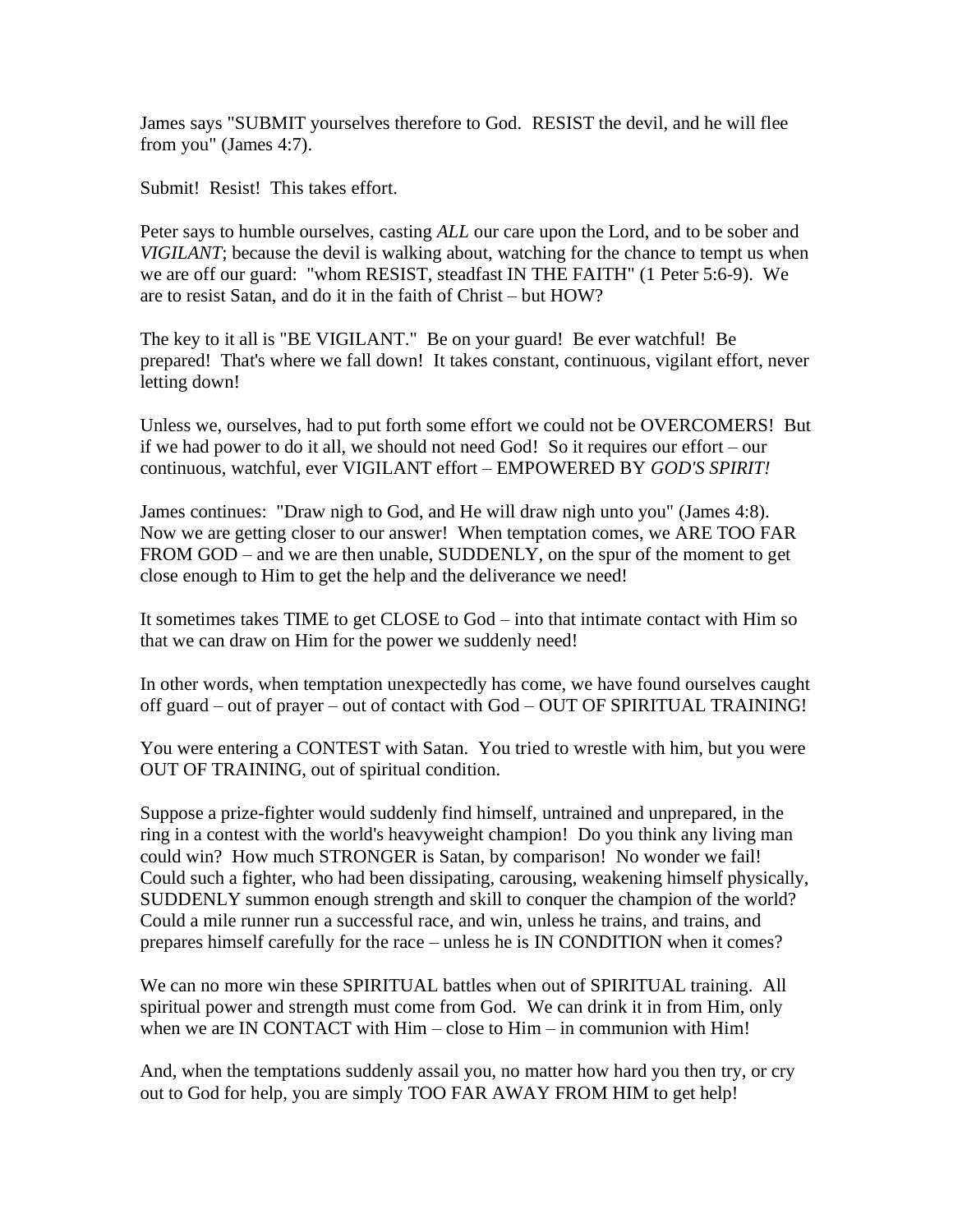Spiritual training, to get and KEEP in constant vigilant condition to meet the foe of temptation and sin requires CONTINUOUS, EARNEST, PERSISTENT *PRAYER!*

That is why we are commanded so often to PRAY WITHOUT CEASING! To KEEP IT UP!

If we draw nigh to God, and then KEEP close to Him, our problem will be solved. We will then have the FAITH. We will then be continually FILLED with His Spirit – His power to overcome.

We can keep in spiritual training only if we keep our affections – our minds – our thoughts – on SPIRITUAL things. Read Colossians 3:1-10. Most of us keep our minds filled with earthly, material cares and interests, turning to the spiritual only occasionally! "Seek FIRST the Kingdom of God and HIS RIGHTEOUSNESS!"

Sometimes it takes a siege of FASTING AND PRAYER – earnest, DETERMINED, PERSEVERING PRAYER – seeking God with all our might – with weeping – staying with it, DETERMINED, until we get through. Then we must keep in CONTINUOUS prayer. Cast ALL our cares upon HIM. We are not doing that. If you do, there will be many things a day to pray about! And it takes daily PRIVATE prayer, in real earnest, besides family or public prayer. Is eternal life WORTH IT? *bƒ*

*How to Prevent Sin*

by Herbert W. Armstrong (1892 - 1986)

YOU realize that if it is wrong to DO a certain thing, it is wrong to harbor THOUGHTS of that thing in your mind?

"ALL have sinned", says the Scripture.

\_\_\_\_\_\_\_\_\_\_\_\_\_\_\_\_\_\_\_\_\_\_\_\_\_\_\_\_\_\_\_\_\_\_\_\_\_\_\_\_

What IS sin, anyway?

Satan ought to know – and he is the invisible influence who sways the course of this world. Hollywood is considered by many as the world's mecca of sin. On the newsstands in Hollywood may be found a very worldly booklet, written in a very light, "breezy", and satirical vein, titled "How to Sin in Hollywood". It gives a very worldly definition of sin – perhaps the definition of the very Devil who devotes his time to enticing people into it. The definition is expressive, and not far from the truth. Here it is: "Sin is THINKING THOUGHTS you ought not to be thinking about, things you ought not to be DOING while you are THINKING that kind of THOUGHTS."

God's definition is: "Sin is the transgression of the law" (1 John 3:4). The law of "LOVE", as defined by the Ten Commandments. Jesus said: "That which cometh out of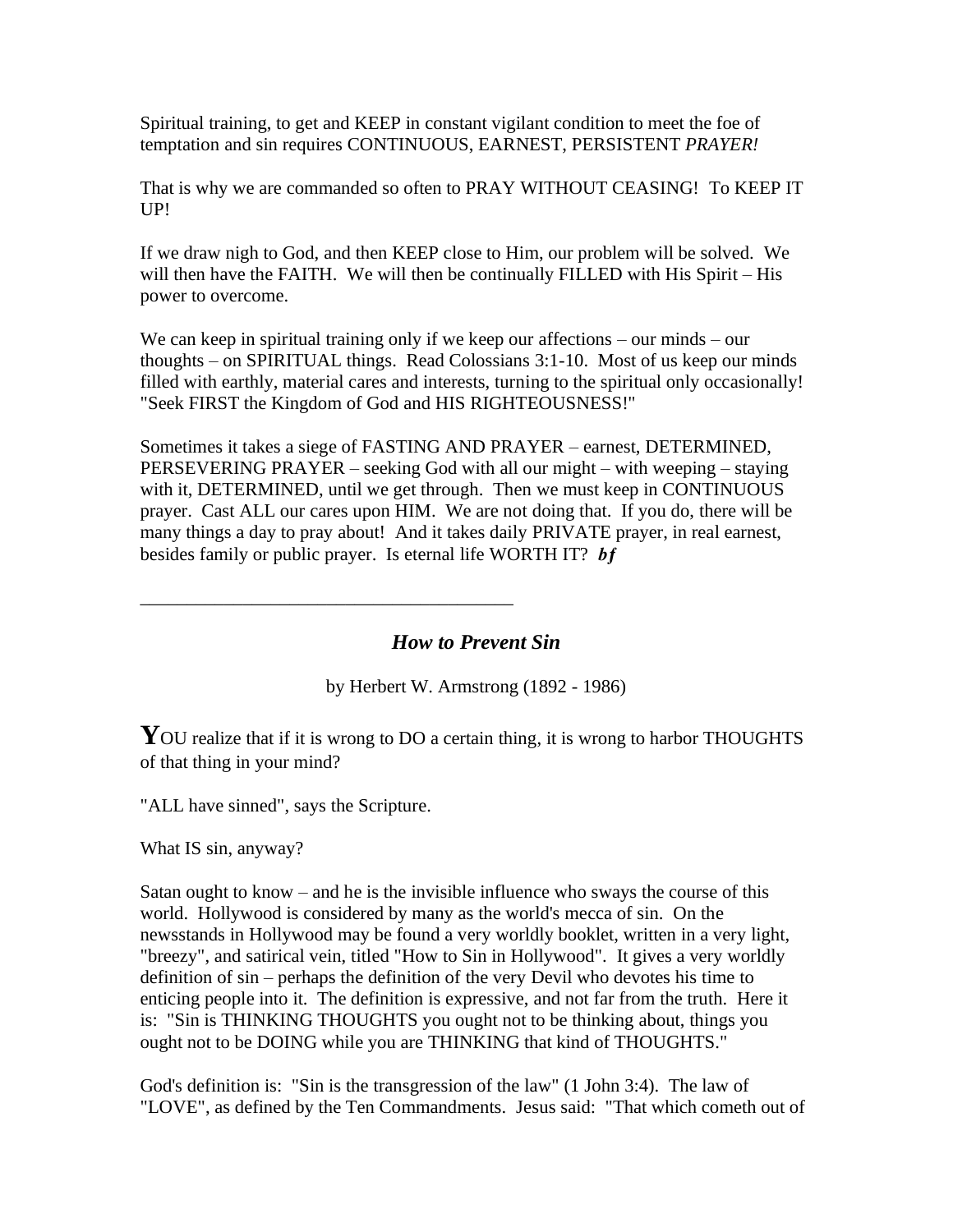the man, that defileth the man. For from within, OUT of the heart of men, proceed EVIL THOUGHTS adulteries, fornications, murders, thefts, covetousness [violations of the law – the Ten Commandments] ..." (Mark 7:20-22).

"ALL have sinned", says the Scripture. And what man – especially what Christian, is there who has not time and again experienced the struggle against sin described by the Apostle Paul? "What I would, that do I not; but what I hate, that I do would not, that I do." Who is there who has not LOST that struggle, perhaps many times?

Of course no man, of himself, can live above sin. "With men it IS impossible," said Jesus, "but with God all things are possible." And Paul continues (Rom. 8) to show that the only DELIVERANCE from this body of death is through Jesus Christ, and the indwelling power of God's Holy Spirit – "that the RIGHTEOUSNESS of the law might be fulfilled in us, who walk not after the flesh, but after the Spirit of God, they are the sons of God."

Yes, but we have OUR part in it, too. And it all centers in the MIND.

Repentance of sin means, literally, to CHANGE one's MIND in respect to sin. If we repent, and accept Jesus Christ as Saviour, the promise is we SHALL receive the gift of the Holy Spirit ... "and be renewed in the Spirit of YOUR MIND" (Eph. 4:23) – the presence of the Holy Spirit is the RENEWING of THE MIND.

How does sin actually happen? "... every man is TEMPTED when he is drawn away of his own lust [desire], and enticed. Then when lust [the desire IN THE MIND] hath conceived, it bringeth forth sin: and sin, when it is finished, bringeth forth death" (James 1:14-15).

The TEMPTATION is in the MIND. When you THINK about the thing that tempts you – let your mind dwell on it – turn it over in your mind – whether it be a desire to GO some place, to DO something, or to HAVE something you know is wrong – that THINKING ABOUT IT finally conceives – leads to ACTION – and breeds SIN. You finally DO the thing you kept thinking about, wanting to do. If you keep thinking about it, after a while you'll be UNABLE to resist it. That's why you've lost so many of these struggles against sin – you kept THINKING about it, desiring it, wanting it.

The way to prevent sin is to let God's Spirit fill the mind. "Set your affection on things above, not on things on the earth" (Col. 3:2).

The way to put a thing OUT of the mind is to put an OPPOSITE thought IN the mind. So often I have noticed parents of babies strive so hard to "shush" up the baby when it is crying in church. There's something in the baby's mind that is causing its crying or fretting. Just saying "shush!" or commanding the baby to stop fussing doesn't usually get very good results. We have raised four children, and long ago I learned the trick of quieting the baby by GETTING ITS MIND ON SOMETHING ELSE. Instead of commanding it to stop crying, attract its attention with some new object – get it interested